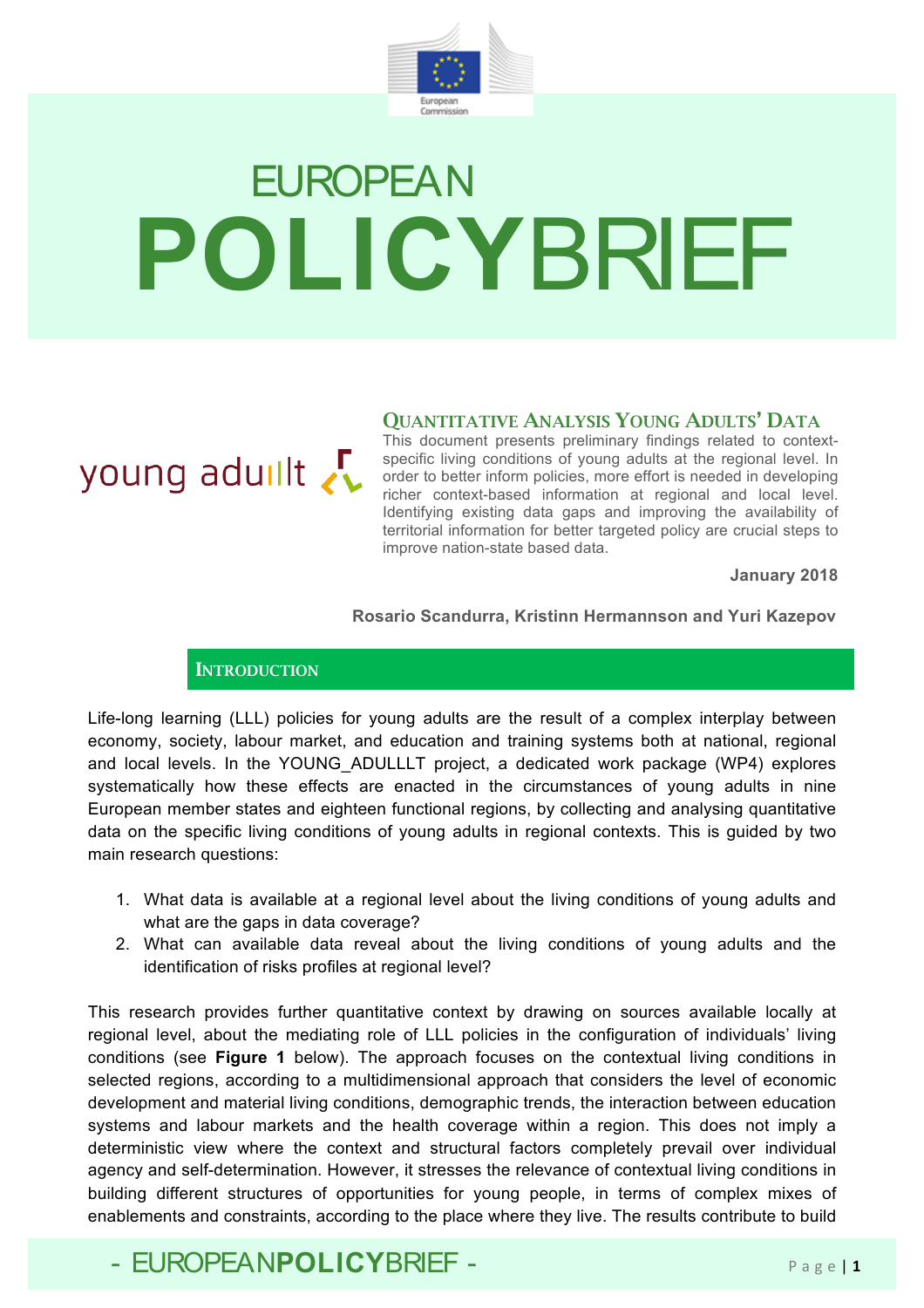the contextual structure of enablements and constraints with which young people engage and actively form their dispositions and choices.

The data collation draws on databases from national administrative sources and comparative surveys compiled by international organisations such as EUROSTAT and the OECD. It is divided into six dimensions: economic structure, demographics, education and training, labour markets, social inclusion and participation, and health and well-being. Data was collated for a 10-year span, from 2005 through 2014, the latest available data. This enables comparability across countries and regions, before and after the Great Recession. Young adults are defined as individuals aged between 18 and 29 years. However, a plurality of age ranges was used pragmatically to overcome data limitations.



#### **Figure 1. Living conditions and risk profiles**

#### DATA, EVIDENCE AND ANALYSIS

There are substantial limitations in the availability of complete information of young adults' living condition at sub-national and regional level. The EUROSTAT statistical information system, as most data sources, relies on limited administrative records with territorial disaggregation, mainly on the economics, demographics and health system. Few micro-data sources provide a scattered figure on territorial differences of young adults' living conditions, two important information sources being the European Union Statistics on Income and Living Conditions (EU-SILC) and the Labour Force Survey (LFS).

Despite this substantial limitation for the production of regional indicators on young adults living conditions at regional/local level, YOUNG\_ADULLLT explores the possibilities of modelling risk profiles at the level of Functional Regions (FR) as they partially correspond with the NUTS2 classification and some indicators are available at this level. However, deriving finer contextualbased measure of young adults and LLL policies in the European territories is particularly challenging, as few data are available at the NUTS3 level.

In this Policy Brief, we summarize preliminary results for four indicators about the living conditions of young adults such as: Gross Domestic Product (GDP); Early school leavers population 18-24 years; Population 30 and 34 years with ISCED 5-8; and Employment rate of the population 25-34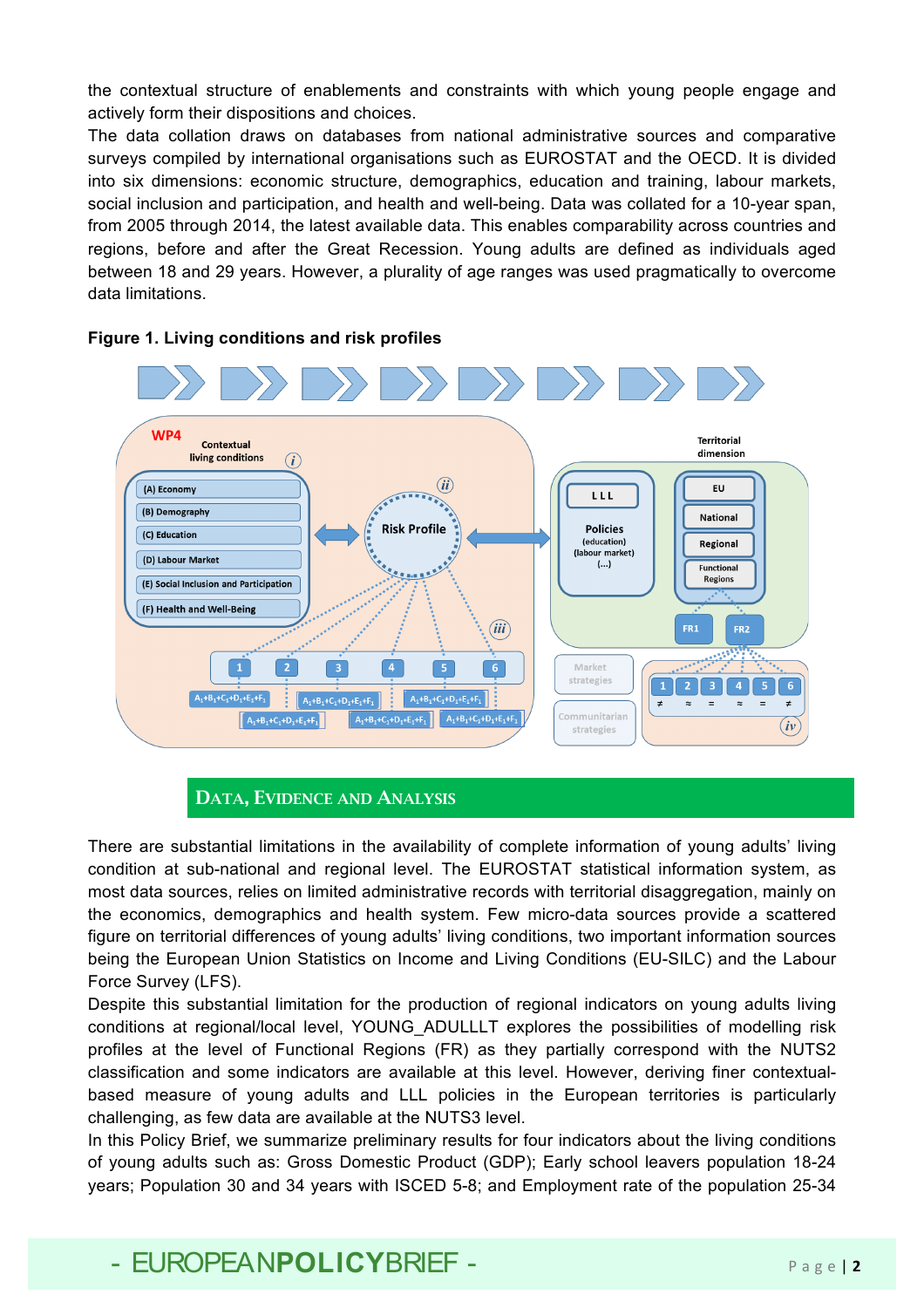years. These will be used in conjunction with a range of further indicators to produce risk profiles across selected regions.



#### **Figure 2. Gross Domestic Product (GDP) at current market prices, Euros per inhabitant, country average (left axis) and coefficient of variation, 2005-2014 (right axis).**

Note: The bars represent the average GDP at current market prices, Euro per inhabitant in standard units. The dots indicate the coefficient of variation, which is a measure of entropy. It represents the variation across territorial units in the countries selected.

**Figure 2** plots the GDP per inhabitant for the nine countries selected in YOUNG\_ADULLLT. GDP shows important cross-country differences, but there is also an important territorial variation at the national level in the single countries. The coefficient of variation reached 0.68 in UK in 2014, while for Croatia it was 0.04 in the same period. For the case of UK, there is high variation in the economic prosperity at territorial level. Moreover, the UK was, alongside Austria, the country with the highest GDP per inhabitant in 2005. Whilst the UK grew 3% over the period, GDP per inhabitant in Austria grew 22% in the same period. All the participating countries have experienced GDP growth; however, Austria, Finland, Germany and Portugal have also reduced inequality across their territories.



#### **Figure 3. Early school leavers, 18-24 years, country average and coefficient of variation, 2005-2014.**

Note: The bars represent the average percentage of early school leavers. The dots indicate the coefficient of variation, which is a measure of dispersion. It represents the variation across territorial units in the countries selected. When reference year data were unavailable, data on closer year were used. This is the case for Croatia in most of the results showed in this report.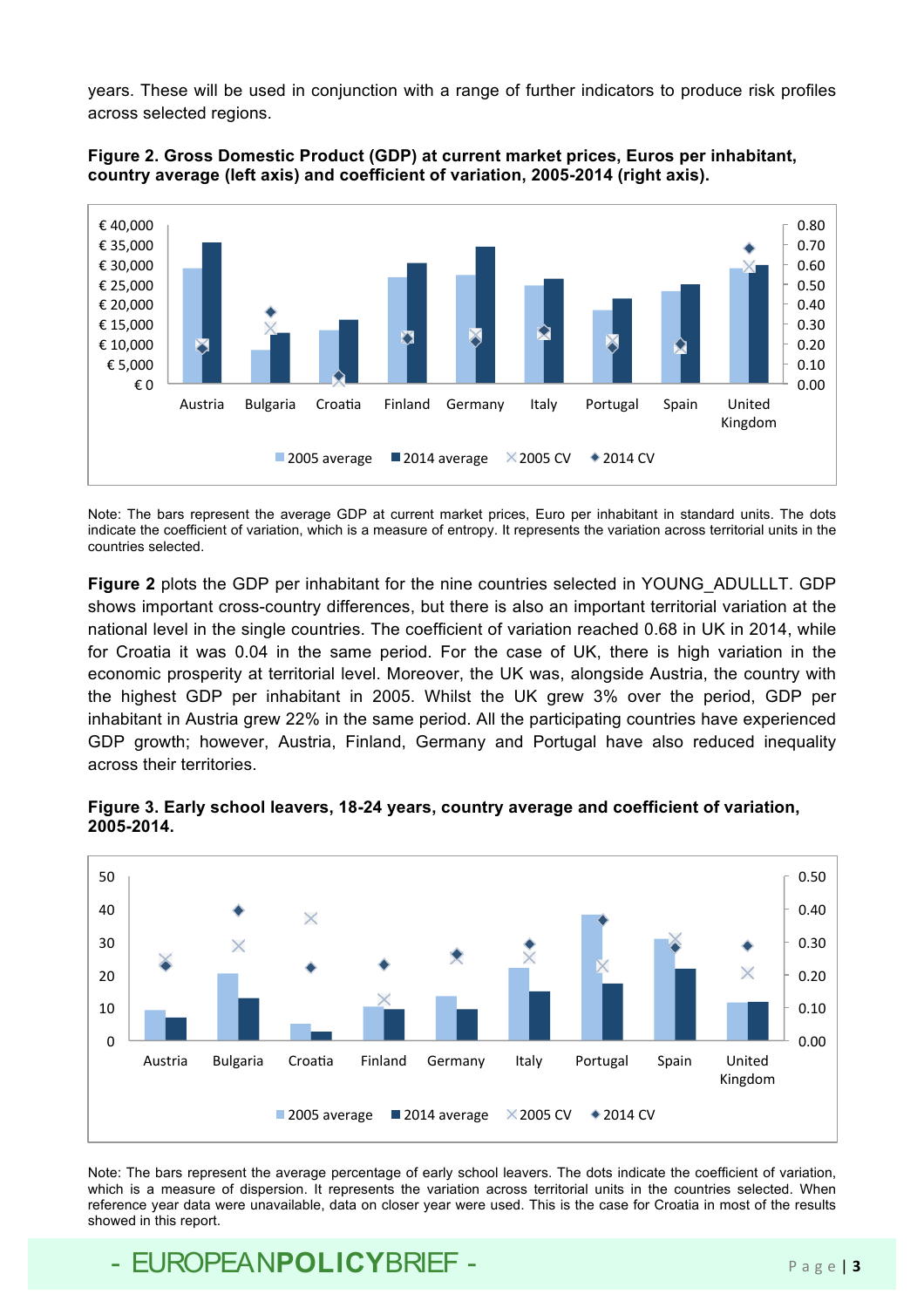**Figure 3** plots the national shares of early school leavers and the corresponding inequality across the regions of the YOUNG ADULLLT countries. This is a widely used measure and one of the key indicators of Europe 2020. Spain, Portugal, Italy lag behind EU partners with more than 15% of the population aged between 18 and 24 having left education. The share of school leavers in Portugal is still high in 2015, but much reduced by 21 percentage points from 2004. Similarly, in Spain the share of school leavers dropped by 9 percentage points. The only countries where this indicator remained almost stable (at a relatively low level) are Finland and UK. However, there is relevant variation across regions, which ranged between 0.23 in Austria and Finland to 0.4 in Bulgaria. These differences increased over the last decade in most of the countries; it decreased slightly in Austria and Spain, but only in Croatia it was reduced by 60%, reaching 0.22 in 2014. Territorial differences in early school leavers increased substantially in Bulgaria, Finland and Portugal with more than 0.11 increase in the coefficient of variation in the last decades.



#### **Figure 4. Population with ISCED 5-8 (30-34 years), total %, country average and coefficient of variation, 2005-2014.**

Note: The bars represent the average percentage of population, which has attained ISCED 5-8. The dots indicate the coefficient of variation, which is a measure of dispersion. It represents the variation across territorial units in the countries selected. When reference year data were unavailable, data on closer year were used. This is the case for Croatia in most of the results showed in this report.

**Figure 4** plots the percentage of population aged between 30 and 34 years, which have attained tertiary education (ISCED 5-8) and the corresponding inequality across the regions of the 9 countries selected. This proxy is a measure of the attainment and level of education of the population in the territorial units. This is a widely used measure included in the key indicators of Europe 2020, targeted to the age group, which is likely to have achieved the highest education level.

In 2014, in UK, Finland, Spain and Austria more than 2 out of 5 people aged between 30 and 34 attained tertiary education, while in Italy it was slightly higher than 1 out of 5 young people. There is a general increase in the tertiary education attainment of the countries examined. Over the period, the increase was modest in Finland (+1.6%) and larger in Austria (19.3%). However, there is some sign of reduction of inequality in 7 out of 9 countries, Croatia and Finland excluded, the coefficient of variation ranging between 0.03 in Croatia until 0.27 in Bulgaria.

**Figure 5** plots the percentage of employed population aged between 25 and 34 years over the last decade and the corresponding inequality across the regions of the 9 countries selected. This proxy is a measure of the labour market conditions in the territorial units proxying the degree of access to employment for the young adults.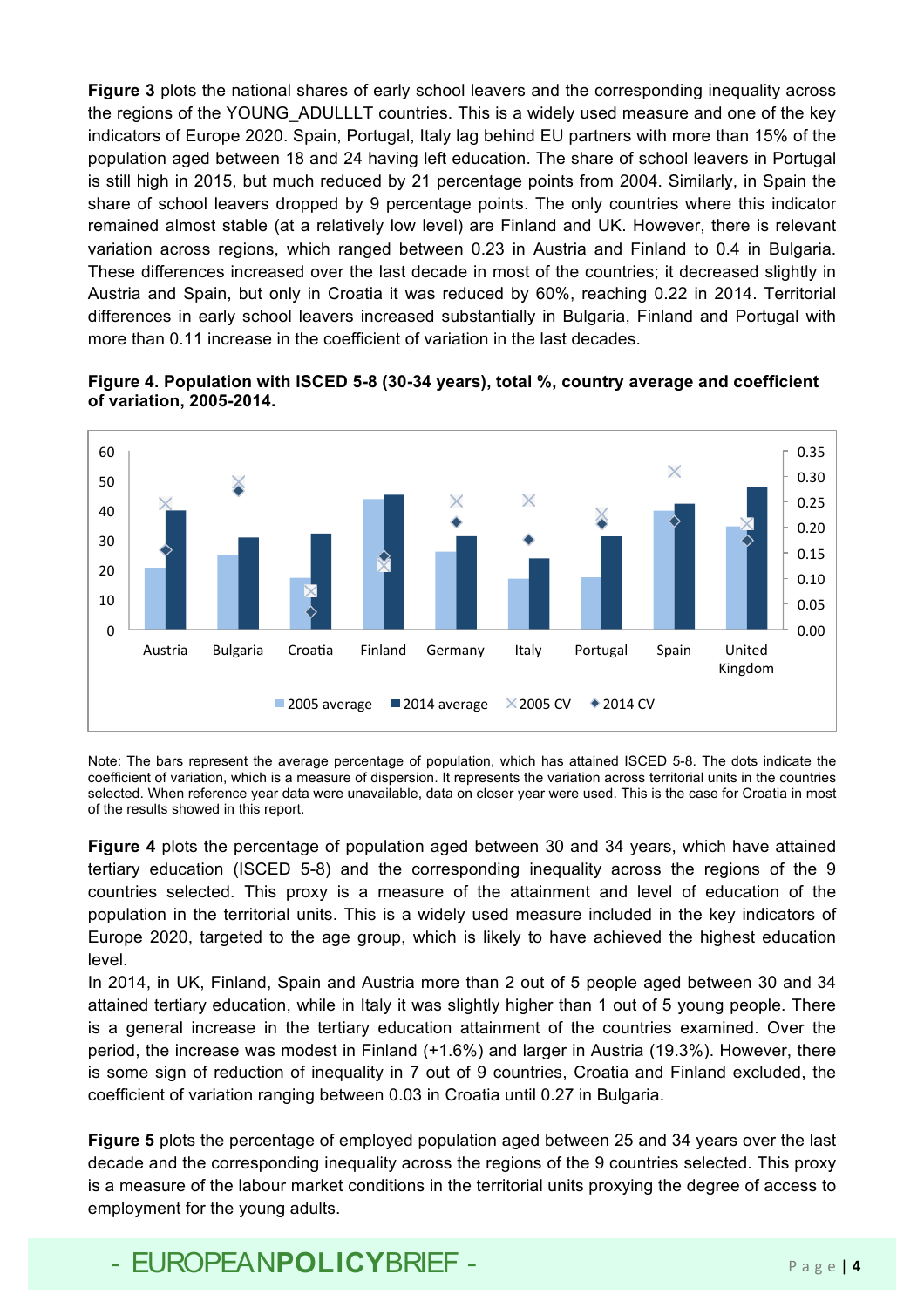In 2014, in Austria, Germany and UK 4 out of 5 people aged between 25 and 34 years were employed, while in countries such as Spain, Bulgaria or Italy slightly more than 3 out of 5 were employed. Over the period, the consequences of the Great Recession were evident for countries such as Italy and Spain (-10% approx.), and less for Portugal (-5%) while positive trend was registered in Germany (+7%). However, over the period there is sign of increasing territorial variation in employment rate except for the case of Germany (-0.1). The peak of variation in young adults' employment rate reached 0.24 in Italy and 0.13 in Spain, while the lowest observed in Croatia 0.02.



**Figure 5. Employment rate of 25-34 year olds (left axis) and coefficient of variation (right axis), 2005-2014.**

Note: The bars represent the average percentage of population employed aged between 15 and 24 years. The dots indicate the coefficient of variation, which is a measure of entropy. It represents the variation across territorial units in the countries selected. When reference year data were unavailable, data on closer year were used. This is the case for Croatia in most of the results showed in this report.

**Figure 6** shows the relationship between education attainment and employment rate of the young adults during the time-span 2007-2014. A general increase in tertiary education attainment among young adults aged 30-34 is particularly pronounced in the regions of Wien and Darmstadt, but it is also present in the regions of South Western and Eastern Scotland, Bremen, Continental and Adriatic Croatia and Catalonia. On the other hand, due the impact of the economic crisis, many regions experienced a steep increase in youth unemployment. This was more pronounced in the South and East European regions. A decreasing trend can be observed in the German regions of Darmstadt and Bremen and in Upper Austria, while youth unemployment in the Finnish region of Pohjois-Suomi and in the Austrian regions of Wien remained stable or slightly decreased. As a result of the trends described, **Figure 6** shows that some regions combine an above-the-average level of youth unemployment coupled with a low educational attainment. This is the case of Andalusia, Liguria, Continental and Adriatic Croatia and Yuzhen Tzentralen. Lombardia and the two Portuguese regions (Alentejo and Norte) share with this group a similar level of educational attainment, but show more favourable labour market conditions, as youth unemployment is lower. A second major group is made up by regions with medium-high levels of educational attainment coupled with medium and medium-low unemployment rates. Some of these regions have been affected by the economic crisis, but still the youth conditions on the labour market is comparatively favourable. It is the case of the Scottish, German and Finnish regions, together with Catalonia and Yugozapaden. Upper Austria is characterized by low levels of youth unemployment but also a comparatively medium-low level of tertiary education attainment. Regions with a higher GDP per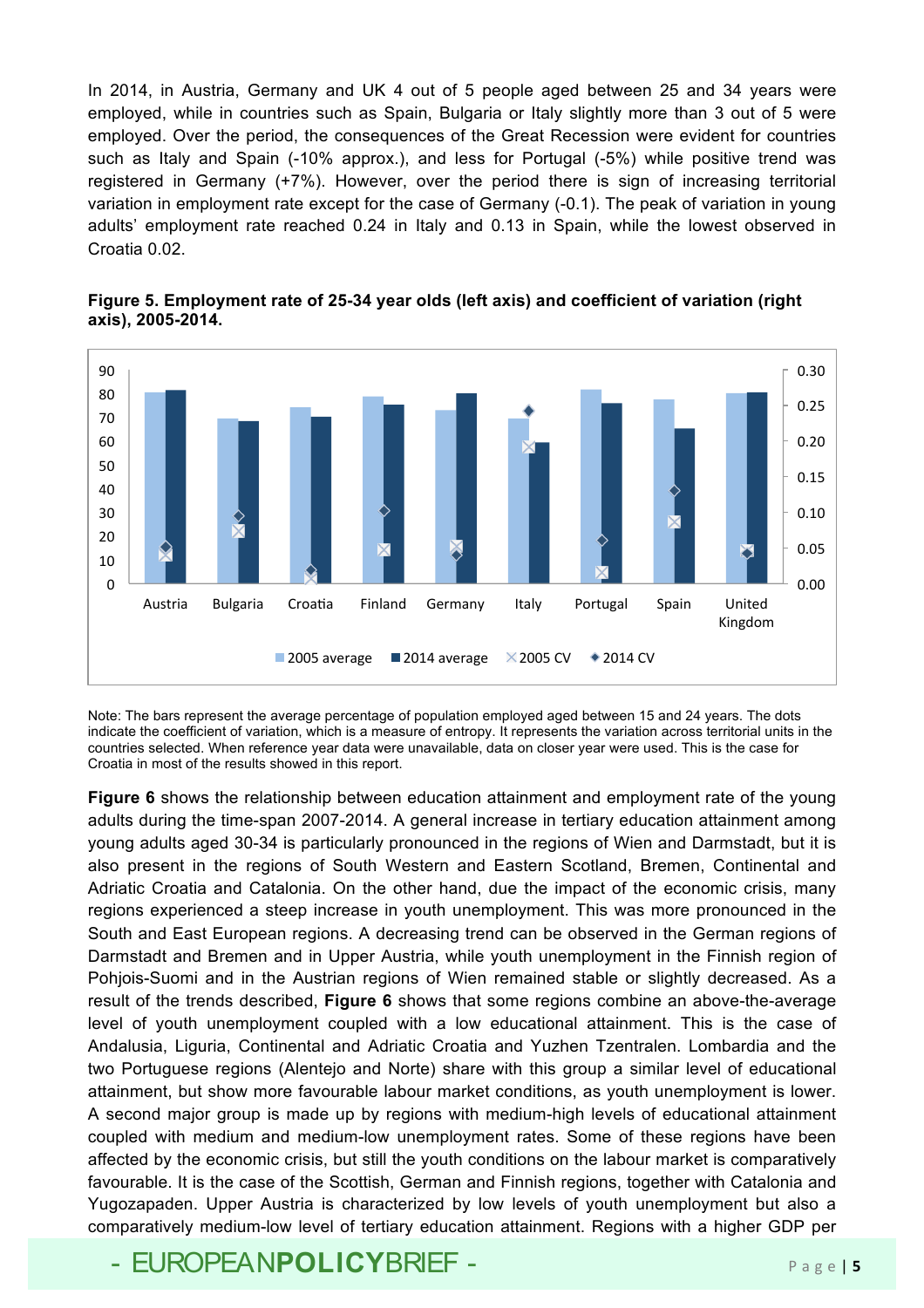inhabitant show better employment conditions for young adults, while the level of tertiary education appears to be less relevant. This shows that the outcomes of the education system have not a direct link on economic growth and are connected to long-term trends and institutional structures. For instance, the region of Lombardia combines a medium-high GDP and unemployment with low educational attainment; while the Yugzapaden region combines less favourable economic conditions with a higher diffusion of tertiary educated among young people and a lower unemployment. Conversely, the youth unemployment rate is more sensible to the economic cycle, as it is generally higher in countries where the economic crisis had a major impact.



**Figure 6. Tertiary education attainment, employment rate and GDP between 2007 and 2014.** 2007 2014

Note: **Figure 6** shows the relationship and the evolution of the selected regions between 2007 and 2014. Both axes in the graphs are centred at 2007 values, this means that the origin of the graph represents the mean both for education attainment and employment rate. The size of the dots represents the values of the GDP at regional level in PPP.

**Figure 7** shows the contextual living conditions for Finnish and Italian regions selected for 2014. All the dimensions plotted in the radars are composite indicators of young adults' living conditions in different national and (sub-national) regional contexts. This is an example of the approach graphically shown in **Figure 1** in order to reveal the contextual living conditions of young adults. It combines multivariate statistical techniques with the results of the national briefing papers. Results show that both Italian regions (Liguria and Lombardia) score considerably higher compared to the country level profile, confirming the existence of strong territorial based inequalities. These two northern regions show a medium-level of labour market integration (0.48 for Liguria and 0.55 for Lombardia) and a medium-low level of educational opportunities (0.33 for Liguria and 0.35 for Lombardia), in contrast with low or very low scores at the country level. The two Finnish regions of Etelä-Suomi and Pohjois-ja Itä-Suomi show quite similar profiles of contextual living conditions, being quite consistent with the scores at national level. Only in the Economy and Education dimensions the two regions score quite lower than the Finnish average. They also maintain a similar profile to the pre-crisis level with low levels of poverty and exclusion.

All in all, among the regions selected in YOUNG ADULLLT, both Finnish regions represent a context which is characterised by quite favourable living conditions with a stable profile in the last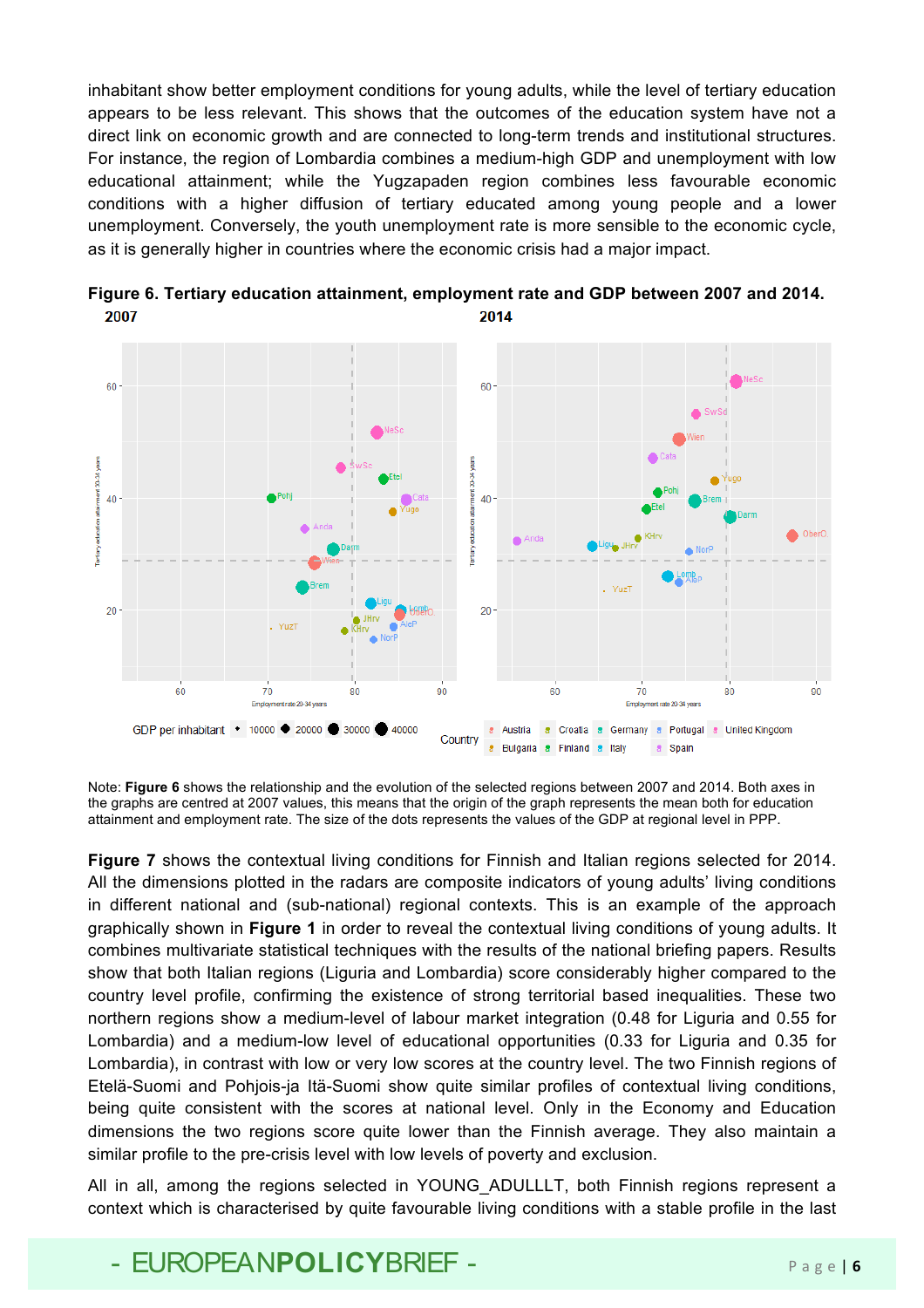decade although they are relatively poorer in terms of economic and education levels, while the two Italian regions have higher levels compared to their country, but they score poorly in education and labour market integration with a downward pattern over the last decade. Additional results on cross-national, cross-regional results could be found in the International Report of WP4 YOUNG ADULLLT project together with a detailed explanation of the construction of the composite indicators. This is an example of an approach which aims at improving the use and interpretation of existing comparative datasets at regional level.





Note: **Figure 7** shows a radar diagram for two selected regions in Italy and Finland and their country average for 2014. The six dimensions plotted, represent composite indicators of young adults' living conditions, ranging from 0 to 1.

#### POLICY IMPLICATIONS AND RECOMMENDATIONS

LLL policies are the result of a complex interaction with the social and economic contexts in which they are implemented, and with the respective social actors. The success of any political reform depends largely on how these aspects are structured. These preliminary results show that GDP, educational attainment and employment rates are strongly associated according to different patterns. Similar levels of GDP per capita correspond to varying levels of attainment at regional level. There seems to be some correlation between educational attainment and employment rates, but Andalusia and Upper Austria (OberO) are clearly two outliers among the selected regions. There are huge differences both in the level and dispersion across European territories in young adults' living conditions. Moreover, the economic downturn has reinforced these differences for the regions analysed. Unfortunately, this evidence is partial and could rely on very limited comparative information.

To better inform policies, an intense effort is needed in order to develop richer context-based information at the different territorial levels (both and NUTS2 and NUTS3). A comprehensive integration and analysis of multi-source data at the different levels of analysis is a hard goal to accomplish; however, the need and relevance of contextualised data at regional and local level could produce a full picture of the risk profiles related to the living conditions of young people in different European regions. This is the approach used in the WP4 of the YOUNG\_ADULLLT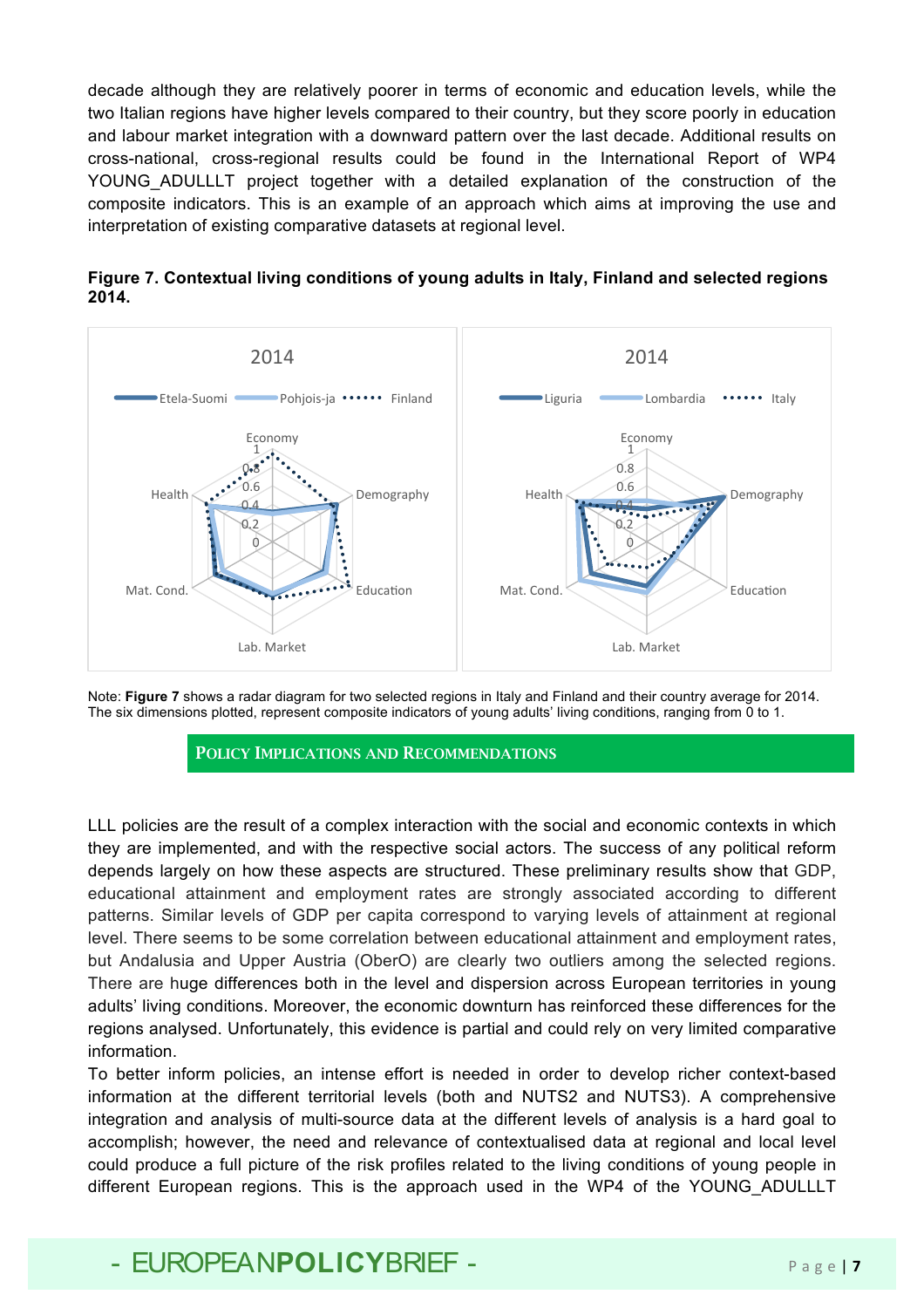project, where many regional indicators on the six dimensions we identified (see **Figure 1**) are combined in order to produce synthetic measures of living conditions of young adults.

Highlighting existing data gaps and improving the availability and accessibility of territorial information for better targeted policies are crucial steps to improve nation-state based measures. Due to changing realities, such as internationalisation, Europeanization and globalisation processes, the use of the national-level as a representative unit of account should be questioned and more context-sensitive localised proxies could be useful tools to describe changing social contexts.

Indeed, there is the need for increasing our understanding of the contexts within which measures are implemented. This calls for more contextualized information which is a prerequisite for regional comparative analysis and a more targeted and evidence-based policy. Moreover, in order to develop a broader interpretative framework, it is necessary to tap new data sources that are not strictly based on existing measures of education and labour market status. The availability of information related to dimensions such as housing, social and political participation, individual wellbeing, relational and vital space and skills are needed for the construction of a more fine-grained analysis of the indicators of contextual living conditions. A holistic approach of living conditions is needed particularly in a time of socio-economic changes and reconfiguration of young adults' motivations and aspirations.

#### RESEARCH PARAMETERS

The research project YOUNG ADULLLT departs from the observation of a high fragmentation and persistent weakness and ineffectiveness of adult education policies across Europe. It set out to enquire into the specific forms of embeddedness of these policies in the regional economy, the labour market, the education and training systems and the individual life projects of young adults. The focus is on lifelong learning policies aimed at creating economic growth and social inclusion that target young adults in vulnerable positions, for instance those not in education, employment or training (short: NEETs) or those in situations of near social exclusion.

The research project uses three different entry points:

- On an *institutional* level, YOUNG\_ADULLLT starts by focusing on various lifelong learning policies (LLL) and analyses their potentially competing (and possibly ambivalent) orientations and objectives;
- On an *individual* level, the project focuses on the young adults' perceptions and expectations of these policies regarding their life projects. The objective is to yield insights into how the young peoples' life courses are impacted by these policies in terms of intended and unintended effects;
- On a *structural* level, YOUNG\_ADULLLT aims to critically analyse current developments of LLL policies in Europe to prevent ill-fitted policies from further exacerbating existing imbalances and disparities as well as at identifying best practices and patterns of coordinated policy-making at regional/local landscapes.



**Figure 1. YOUNG\_ADULLLT's thematic entry points and analytical dimensions.**

The research project contributes, first, new knowledge on the impact of LLL policies on young adults' life courses, identifying the conditions, strategies, and necessities for policies to become effective. Second, the project provides insights on the innovations and potentials they unlock, with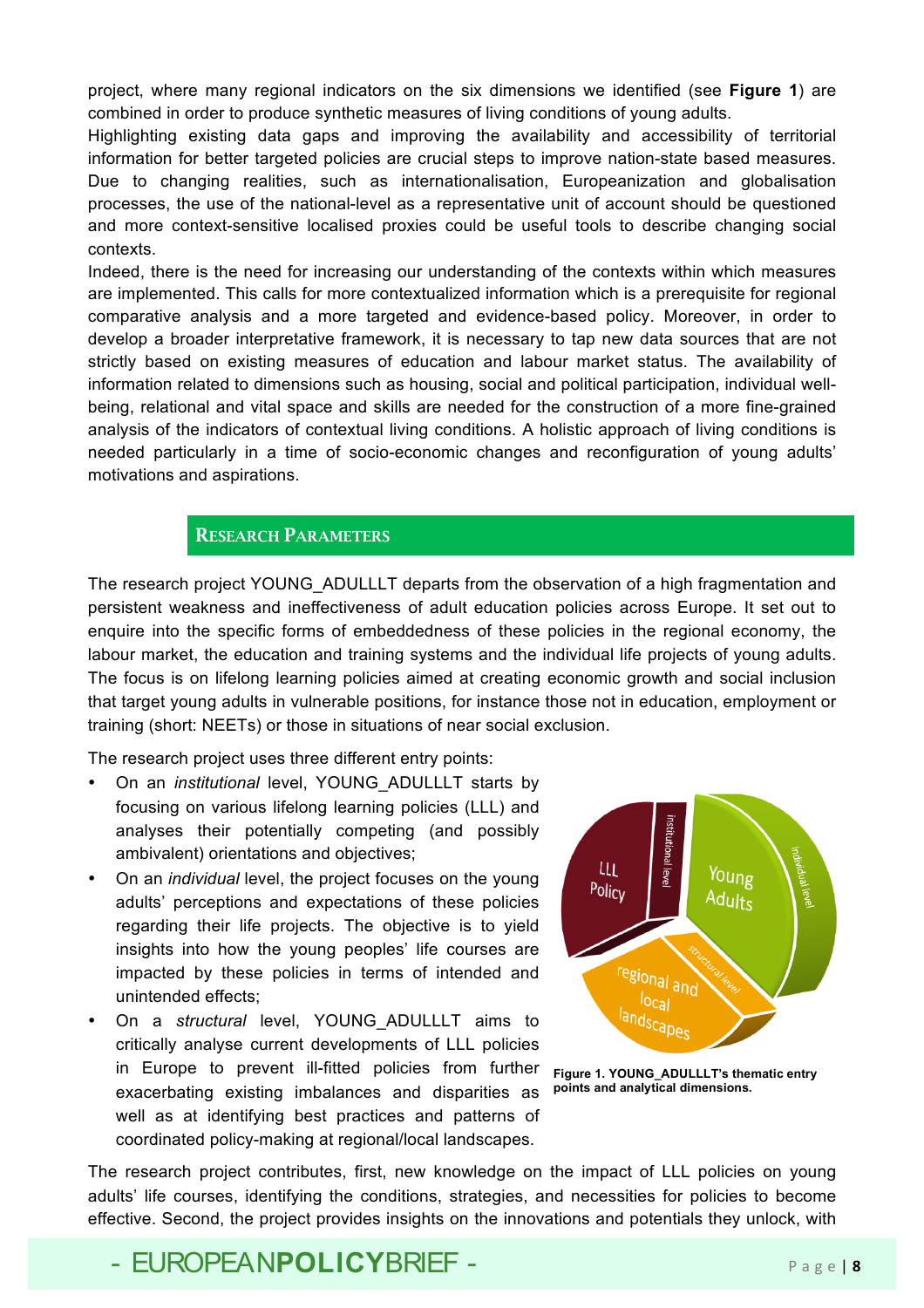view to informal and non-formal learning to better address vulnerable groups. Third, the research contributes to a better understanding of the structural relationships and functional match between education and training and the labour market sectors. Fourth, in order to do so, we will provide a thorough review of regional policies and initiatives in the countries studied, identifying best practices and patterns of coordinated policy-making at local and regional levels.

In order to do so, the research project YOUNG ADULLLT compares 9 different countries in the EU: Austria, Bulgaria, Croatia, Finland, Italy, Germany, Portugal, Spain, and the United Kingdom. To analyse the embeddedness of the LL policies, the research brings together institutional and policy analyses. YOUNG\_ADULLLT brings together a broad variety of methods using a multimethod multi-level research design to grasp the interaction of the three analytical levels – structural, institutional and individual. We pay particular focus on qualitative research with young adults, employers and trainers/providers of education and training, complemented by quantitative analysis of the young adults' living conditions across Europe. Moreover, the research in YOUNG ADULLLT provides an in-depth case-study analysis of selected policies and regional/local landscapes within the project.

The results shown in this document are drawn from a work package 4 (WP4) (Quantitative Analysis Young Adults' Data), which provides a basis for assessing the articulation between lifelong learning policies and young adults' experience. The quantitative analysis of young adults' social and living conditions were collated from different data sources. It develops a complex framework in order to inform about the contextual dimensions that correlate with the production of different risk profiles. The approach is based on six dimensions: economic, demographic, education and training, labour market, social inclusion and participation, and health and well-being. The data are collated from national administrative sources and comparative surveys compiled by international organisations such as the EU and the OECD. The research uses harmonized quantitative data about the mediating role of LLL policies in the configuration of individuals living conditions, but it gets as close as possible to the regional level using pre-existing datasets. Additionally, it explores data gaps in the European Statistical Systems in order to complement those data with context specific information.

|                     | <b>PROJECT IDENTITY</b>                                                                                                                                                                                                                                                                                                                                                                                                                                                                                                                                                         |
|---------------------|---------------------------------------------------------------------------------------------------------------------------------------------------------------------------------------------------------------------------------------------------------------------------------------------------------------------------------------------------------------------------------------------------------------------------------------------------------------------------------------------------------------------------------------------------------------------------------|
| <b>PROJECT NAME</b> | Policies Supporting Young People in their Life Course.<br>A Comparative Perspective of Lifelong Learning and Inclusion in Education and<br>Work in Europe (YOUNG ADULLLT)                                                                                                                                                                                                                                                                                                                                                                                                       |
| <b>COORDINATOR</b>  | Prof. Dr. Marcelo Parreira do Amaral<br>University of Münster (WWU)<br>Münster, Germany<br>parreira@uni-muenster.de                                                                                                                                                                                                                                                                                                                                                                                                                                                             |
| <b>CONSORTIUM</b>   | University of Münster - WWU - Münster, Germany<br>University of Education Freiburg - PHFR - Freiburg, Germany<br>Goethe University Frankfurt – GUF – Frankfurt am Main, Germany<br>Plovdiv University - PU - Plovdiv, Bulgaria<br>South-West University Blagoevgrad - SWU - Blagoevgrad, Bulgaria<br>University of Zagreb - UNIZG - Zagreb, Croatia<br>University of Glasgow - GU - Glasgow, United Kingdom<br>University of Lisbon - IE-UL - Lisbon, Portugal<br>University of Porto - UPORTO - Porto, Portugal<br>Autonomous University of Barcelona - UAB - Barcelona, Spain |